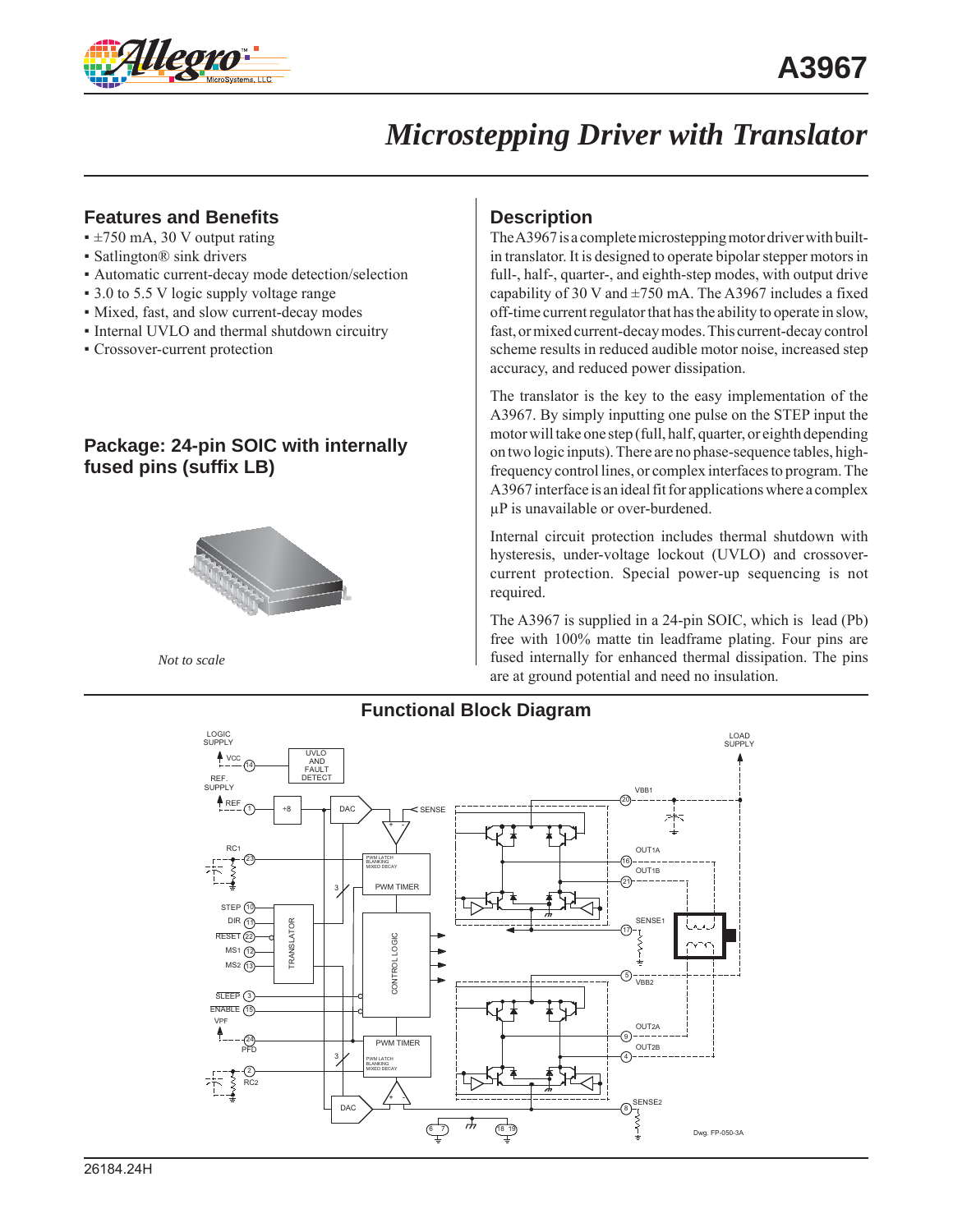# **A3967** *Microstepping Driver with Translator*

#### **Selection Guide**

| _ _ . _ _ _        |                                        |               |  |  |  |  |
|--------------------|----------------------------------------|---------------|--|--|--|--|
| <b>Part Number</b> | Packing                                | Package       |  |  |  |  |
| A3967SLBTR-T       | 24-pin SOIC with internally fused pins | 1000 per reel |  |  |  |  |
|                    |                                        |               |  |  |  |  |

#### **Absolute Maximum Ratings**

| <b>Characteristic</b>                | Symbol                                                                                                           | <b>Notes</b>                                                                                                                                                                         | Rating       | <b>Units</b>    |    |
|--------------------------------------|------------------------------------------------------------------------------------------------------------------|--------------------------------------------------------------------------------------------------------------------------------------------------------------------------------------|--------------|-----------------|----|
| Load Supply Voltage                  | $\mathsf{V}_\mathsf{BB}$                                                                                         |                                                                                                                                                                                      |              | 30              | V  |
| Logic Supply Voltage                 | $V_{\rm CC}$                                                                                                     |                                                                                                                                                                                      |              | 7.0             | V  |
|                                      |                                                                                                                  | $t_{w}$ > 30 ns                                                                                                                                                                      |              | $-0.3$ to $7.0$ | V  |
| Logic Input Voltage Range            | $V_{IN}$                                                                                                         | $t_{w}$ < 30 ns                                                                                                                                                                      |              | $-1$ to $7.0$   | V  |
| Sense Voltage                        | $\mathsf{V}_{\mathsf{SENSE}}$                                                                                    |                                                                                                                                                                                      |              | 0.68            | V  |
| Reference Voltage                    | $V_{REF}$                                                                                                        |                                                                                                                                                                                      |              | $V_{\rm CC}$    | mA |
| <b>Output Current</b>                | Output current rating may be limited by duty cycle, am-<br>bient temperature, and heat sinking. Under any set of |                                                                                                                                                                                      | Continuous   | ±750            | mA |
|                                      | $I_{\text{OUT}}$                                                                                                 | conditions, do not exceed the specified current rating<br>or a junction temperature of 150°C.                                                                                        | Peak         | ±850            | mA |
| Package Power Dissipation            | $P_D$                                                                                                            | See graph                                                                                                                                                                            |              |                 |    |
| <b>Operating Ambient Temperature</b> | $T_A$                                                                                                            | Range S                                                                                                                                                                              | $-20$ to 85  | °C.             |    |
| Maximum Junction Temperature         | $T_{\rm d}$ (max)                                                                                                | Fault conditions that produce excessive junction temperature will activate<br>the device's thermal shutdown circuitry. These conditions can be toler-<br>ated but should be avoided. | 150          | °C              |    |
| Storage Temperature                  | $T_{\text{stg}}$                                                                                                 |                                                                                                                                                                                      | $-55$ to 150 | °C              |    |

#### **Thermal Characteristics**

| <b>Characteristic</b>                | <b>Symbol</b>   | <b>Test Conditions*</b>                   | Value | <b>Units</b> |
|--------------------------------------|-----------------|-------------------------------------------|-------|--------------|
| Package Thermal Resistance, Junction | $R_{\theta JA}$ | 2-layer PCB, 1.3 in? 2-oz. exposed copper | 50    | °C/W         |
| I to Ambient                         |                 | 4-laver PCB, based on JEDEC standard      | つに    | °C/W         |

\*Additional thermal information available on Allegro website.



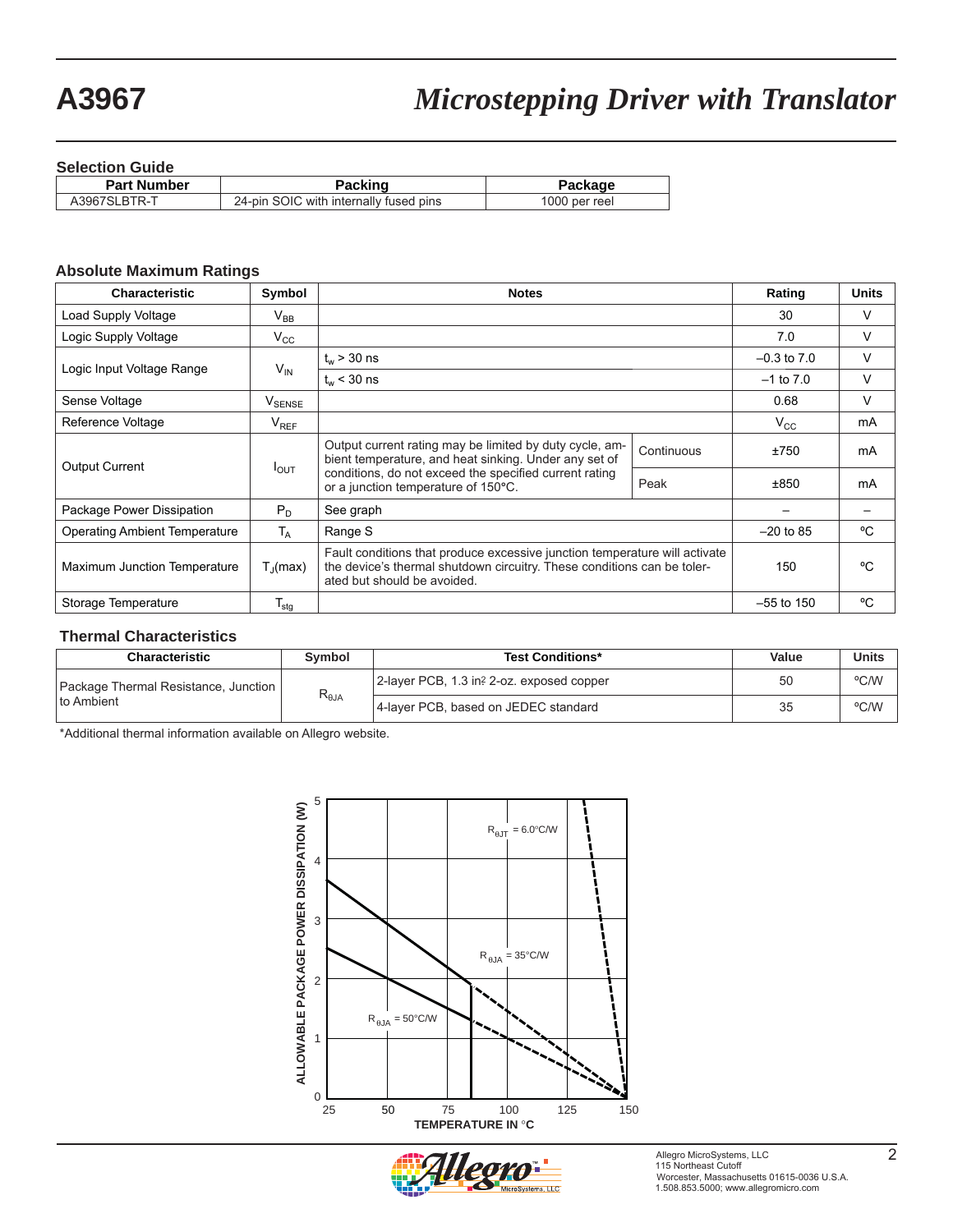## **ELECTRICAL CHARACTERISTICS at**  $T_A = +25^{\circ}C$ **,**  $V_{BB} = 30$  **V,**  $V_{CC} = 3.0$  **V to 5.5V (unless otherwise noted)**

|                                    |                               |                                           | <b>Limits</b>            |                          |                          |              |
|------------------------------------|-------------------------------|-------------------------------------------|--------------------------|--------------------------|--------------------------|--------------|
| <b>Characteristic</b>              |                               | <b>Symbol</b> Test Conditions             | Min.                     | Typ.                     | Max.                     | <b>Units</b> |
| <b>Output Drivers</b>              |                               |                                           |                          |                          |                          |              |
| Load Supply Voltage Range          | $V_{BB}$                      | Operating                                 | 4.75                     | $\equiv$                 | 30                       | $\vee$       |
|                                    |                               | During sleep mode                         | $\overline{0}$           |                          | 30                       | $\vee$       |
| <b>Output Leakage Current</b>      | $I_{CEX}$                     | $V_{\text{OUT}} = V_{\text{BB}}$          | $\overline{\phantom{0}}$ | 1.0                      | 20                       | μA           |
|                                    |                               | $V_{OUT} = 0 V$                           | $\overline{\phantom{0}}$ | $-1.0$                   | $-20$                    | μA           |
| <b>Output Saturation Voltage</b>   | $V_{CE(sat)}$                 | Source driver, $I_{\text{OUT}}$ = -750 mA | $\overline{\phantom{0}}$ | 1.9                      | 2.1                      | $\vee$       |
|                                    |                               | Source driver, $I_{OUT}$ = -400 mA        | $\overline{\phantom{0}}$ | 1.7                      | 2.0                      | $\vee$       |
|                                    |                               | Sink driver, $I_{\text{OUT}}$ = 750 mA    | $\equiv$                 | 0.65                     | 1.3                      | $\vee$       |
|                                    |                               | Sink driver, $I_{\text{OUT}}$ = 400 mA    | $\overline{\phantom{0}}$ | 0.21                     | 0.5                      | $\vee$       |
| <b>Clamp Diode Forward Voltage</b> | $V_F$                         | $I_F$ = 750 mA                            | $\overline{\phantom{0}}$ | 1.4                      | 1.6                      | $\vee$       |
|                                    |                               | $I_F = 400 \text{ mA}$                    | —                        | 1.1                      | 1.4                      | $\vee$       |
| <b>Motor Supply Current</b>        | $I_{BB}$                      | Outputs enabled                           | -                        | $\overline{\phantom{0}}$ | 5.0                      | mA           |
|                                    |                               | <b>RESET high</b>                         | -                        | -                        | 200                      | μA           |
|                                    |                               | Sleep mode                                | —                        | -                        | 20                       | μA           |
| <b>Control Logic</b>               |                               |                                           |                          |                          |                          |              |
| Logic Supply Voltage Range         | $V_{CC}$                      | Operating                                 | 3.0                      | 5.0                      | 5.5                      | V            |
| Logic Input Voltage                | $V_{IN(1)}$                   |                                           | $0.7V_{CC}$              | -                        |                          | V            |
|                                    | $V_{IN(0)}$                   |                                           | $\overline{\phantom{0}}$ | $\overline{\phantom{0}}$ | $0.3V_{CC}$              | V            |
| Logic Input Current                | $I_{IN(1)}$                   | $V_{IN}$ = 0.7 $V_{CC}$                   | $-20$                    | 1.0                      | 20                       | μA           |
|                                    | $I_{IN(0)}$                   | $V_{IN}$ = 0.3 $V_{CC}$                   | $-20$                    | 1.0                      | 20                       | μA           |
| Maximum STEP Frequency             | $f_{\scriptstyle\text{STEP}}$ |                                           | 500*                     | $\overline{\phantom{0}}$ | $\overline{\phantom{0}}$ | kHz          |
| <b>Blank Time</b>                  | $t_{BLANK}$                   | $R_t$ = 56 k $\Omega$ , $C_t$ = 680 pF    | 700                      | 950                      | 1200                     | ns           |
| <b>Fixed Off Time</b>              | $t_{\rm off}$                 | $R_t$ = 56 k $\Omega$ , $C_t$ = 680 pF    | 30                       | 38                       | 46                       | μs           |

continued next page …

## **Table 1. Microstep Resolution Truth Table**

| MS1 | MS2 | <b>Resolution</b>   |
|-----|-----|---------------------|
|     |     | Full step (2 phase) |
| н   |     | Half step           |
|     | н   | Quarter step        |
|     |     | Eighth step         |

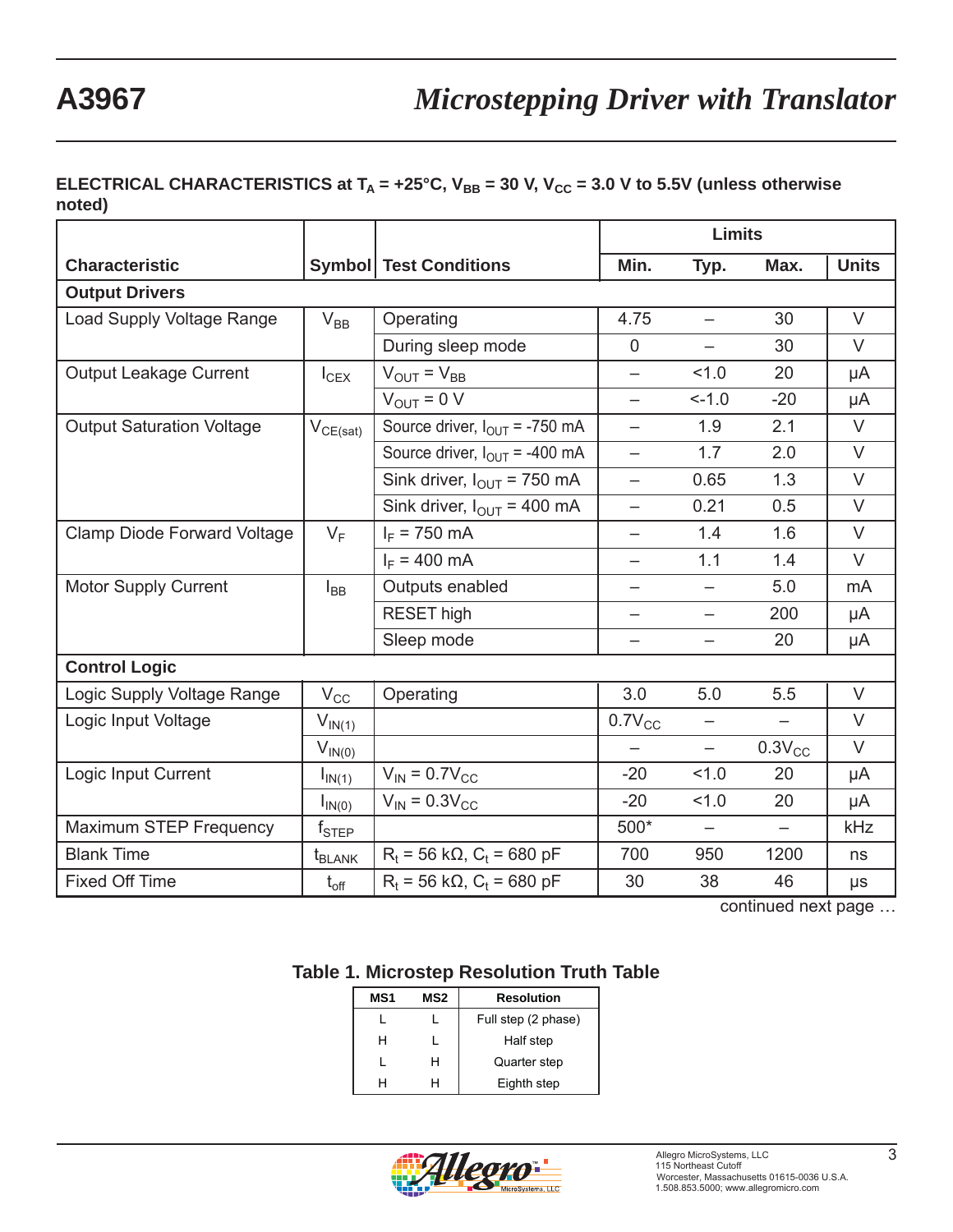### **ELECTRICAL CHARACTERISTICS (continued) at**  $T_A = +25^\circ C$ **,**  $V_{BB} = 30$  **V,**  $V_{CC} = 3.0$  **V to 5.5V (unless otherwise noted)**

|                                                           |               | Limits                                             |      |              |          |               |
|-----------------------------------------------------------|---------------|----------------------------------------------------|------|--------------|----------|---------------|
| <b>Characteristic</b><br><b>Test Conditions</b><br>Symbol |               |                                                    | Min. | Typ.         | Max.     | <b>Units</b>  |
| <b>Control Logic (cont'd)</b>                             |               |                                                    |      |              |          |               |
| Mixed Decay Trip Point                                    | <b>PFDH</b>   |                                                    |      | $0.6$ V $CC$ |          | $\vee$        |
|                                                           | <b>PFDL</b>   |                                                    |      | $0.21V_{CC}$ |          | $\vee$        |
| Ref. Input Voltage Range                                  | <b>VREF</b>   | Operating                                          | 1.0  |              | $V_{CC}$ | $\vee$        |
| Reference Input Impedance                                 | ZREF          |                                                    | 120  | 160          | 200      | $k\Omega$     |
| Gain $(G_m)$ Error                                        | $E_G$         | VREF = 2 V, Phase Current = 38.37% +               |      |              | ±10      | $\frac{0}{0}$ |
| (note 3)                                                  |               | $VREF = 2 V$ , Phase Current = 70.71% $\dagger$    |      |              | ±5.0     | $\%$          |
|                                                           |               | $V_{REF}$ = 2 V, Phase Current = 100.00% $\dagger$ |      |              | ±5.0     | $\%$          |
| Thermal Shutdown Temp.                                    | T.J           |                                                    |      | 165          |          | $^{\circ}C$   |
| Thermal Shutdown Hysteresis                               | ΔT J          |                                                    |      | 15           |          | $^{\circ}C$   |
| <b>UVLO Enable Threshold</b>                              | VUVLO         | Increasing V <sub>CC</sub>                         | 2.45 | 2.7          | 2.95     | $\vee$        |
| <b>UVLO Hysteresis</b>                                    | <b>AVUVLO</b> |                                                    | 0.05 | 0.10         | —        | $\vee$        |
| Logic Supply Current                                      | $_{\rm{lcc}}$ | Outputs enabled                                    |      | 50           | 65       | mA            |
|                                                           |               | Outputs off                                        |      |              | 9.0      | mA            |
|                                                           |               | Sleep mode                                         |      |              | 20       | μA            |

\* Operation at a step frequency greater than the specified minimum value is possible but not warranteed.

† 8 microstep/step operation.

NOTES: 1. Typical Data is for design information only.

2. Negative current is defined as coming out of (sourcing) the specified device terminal.

3.  $E_G = ([V_{REF}/8] - V_{SENSE})/(V_{REF}/8)$ 

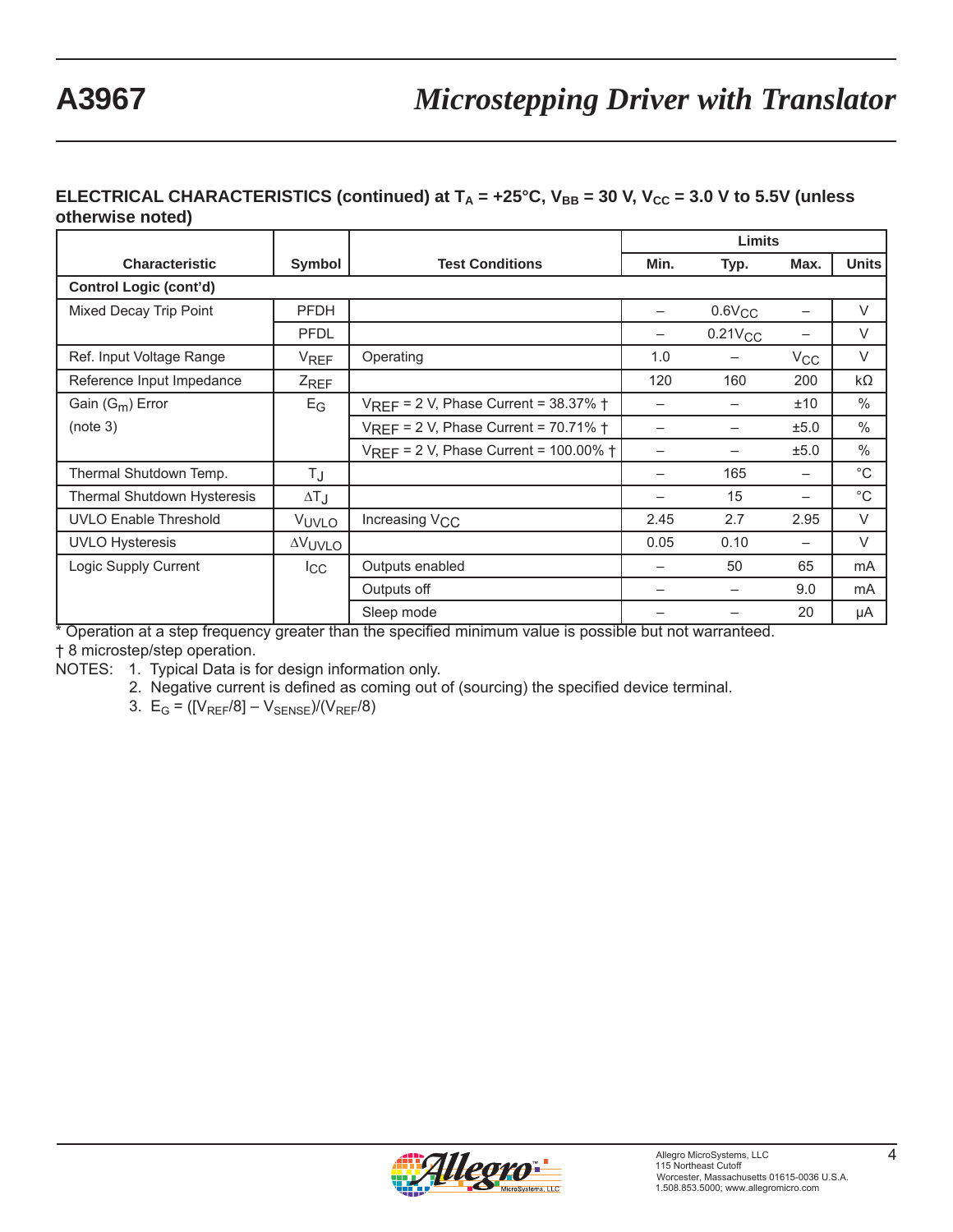# **Functional Description**

**Device Operation.** The A3967 is a complete microstepping motor driver with built in translator for easy operation with minimal control lines. It is designed to operate bipolar stepper motors in full-, half-, quarter- and eighth-step modes. The current in each of the two output full bridges is regulated with fixed off time pulse-width modulated (PWM) control circuitry. The full-bridge current at each step is set by the value of an external current sense resistor ( $R<sub>S</sub>$ ), a reference voltage ( $V<sub>REF</sub>$ ), and the DACs output voltage controlled by the output of the translator.

At power up, or reset, the translator sets the DACs and phase current polarity to initial home state (see figures for home-state conditions), and sets the current regulator for both phases to mixed-decay mode. When a step command signal occurs on the STEP input the translator automatically sequences the DACs to the next level (see table 2 for the current level sequence and current polarity). The microstep resolution is set by inputs  $MS_1$  and  $MS_2$  as shown in table 1. If the new DAC output level is lower than the previous level the decay mode for that full bridge will be set by the PFD input (fast, slow or mixed decay). If the new DAC level is higher or equal to the previous level then the decay mode for that Full bridge will be slow decay. This automatic current-decay selection will improve microstepping performance by reducing the distortion of the current waveform due to the motor BEMF.

**Reset Input (RESET).** The RESET input (active low) sets the translator to a predefined home state (see figures for home state conditions) and turns off all of the outputs. STEP inputs are ignored until the RESET input goes high.

**Step Input (STEP).** A low-to-high transition on the STEP input sequences the translator and advances the motor one increment. The translator controls the input to the DACs and the direction of current flow in each winding. The size of the increment is determined by the state of inputs  $MS_1$  and  $MS_2$  (see table 1).

**Microstep Select (MS<sub>1</sub> and MS<sub>2</sub>).** Input terminals  $MS1$  and  $MS<sub>2</sub>$  select the microstepping format per table 1. Changes to these inputs do not take effect until the STEP command (see figure).

**Direction Input (DIR).** The state of the DIRECTION input will determine the direction of rotation of the motor.

**Internal PWM Current Control.** Each full bridge is controlled by a fixed off-time PWM current-control circuit that limits the load current to a desired value  $(I_{TRIP})$ . Initially, a diagonal pair of source and sink outputs are enabled and current flows through the motor winding and  $R<sub>S</sub>$ . When the voltage across the current-sense resistor equals the DAC output voltage, the current-sense comparator resets the PWM latch, which turns off the source driver (slow-decay mode) or the sink and source drivers (fast- or mixed-decay modes).

The maximum value of current limiting is set by the selection of  $R<sub>S</sub>$  and the voltage at the  $V<sub>REF</sub>$  input with a transconductance function approximated by:

$$
I_{TRIP} \text{max} = V_{REF} / 8R_S
$$

The DAC output reduces the  $V_{REF}$  output to the current-sense comparator in precise steps (see table 2 for %  $I_{TRIP}$ max at each step).

 $I<sub>TRIP</sub> =$  (%  $I<sub>TRIP</sub>max/100$ ) x  $I<sub>TRIP</sub>max$ 

**Fixed Off-Time.** The internal PWM current-control circuitry uses a one shot to control the time the driver(s) remain(s) off. The one shot off-time,  $t_{off}$ , is determined by the selection of an external resistor  $(R_T)$  and capacitor  $(C_T)$ connected from the RC timing terminal to ground. The off time, over a range of values of  $C_T = 470$  pF to 1500 pF and  $R_T$  = 12 kΩ to 100 kΩ is approximated by:

$$
\mathbf{t}_{\text{off}} = \mathbf{R}_{\text{T}} \mathbf{C}_{\text{T}}
$$

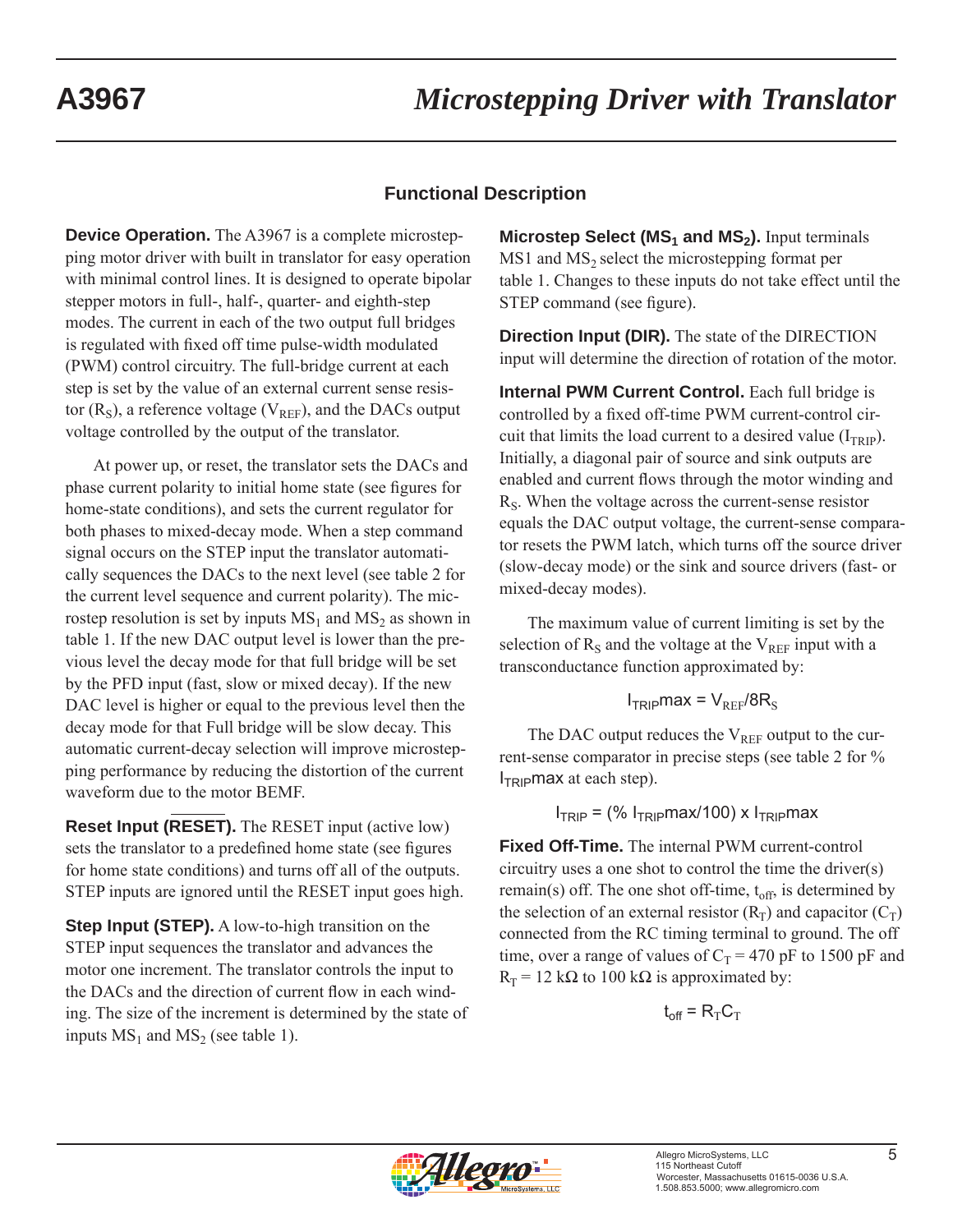# **Functional Description (cont'd)**

**RC Blanking.** In addition to the fixed off-time of the PWM control circuit, the  $C_T$  component sets the comparator blanking time. This function blanks the output of the current-sense comparator when the outputs are switched by the internal current-control circuitry. The comparator output is blanked to prevent false overcurrent detection due to reverse recovery currents of the clamp diodes, and/or switching transients related to the capacitance of the load. The blank time  $t_{BLANK}$  can be approximated by:

$$
\rm t_{BLANK} = 1400 C_T
$$

**Enable Input (ENABLE).** This active-low input enables all of the outputs. When logic high the outputs are disabled. Inputs to the translator (STEP, DIRECTION,  $MS_1$ ,  $MS<sub>2</sub>$ ) are all active independent of the ENABLE input state.

**Shutdown.** In the event of a fault (excessive junction temperature) the outputs of the device are disabled until the fault condition is removed. At power up, and in the event of low  $V_{CC}$ , the under-voltage lockout (UVLO) circuit disables the drivers and resets the translator to the home state.

**Sleep Mode (SLEEP).** An active-low control input used to minimize power consumption when not in use. This disables much of the internal circuitry including the outputs. A logic high allows normal operation and startup of the device in the home position.

> **Typical output saturation voltages showing Satlington sink-driver operation.**

**Percent Fast Decay Input (PFD).** When a STEP input signal commands a lower output current from the previous step, it switches the output current decay to either slow-, fast-, or mixed-decay depending on the voltage level at the PFD input. If the voltage at the PFD input is greater than  $0.6V_{\text{CC}}$  then slow-decay mode is selected. If the voltage on the PFD input is less than  $0.21V_{CC}$  then fast-decay mode is selected. Mixed decay is between these two levels.

**Mixed Decay Operation.** If the voltage on the PFD input is between  $0.6V_{CC}$  and  $0.21V_{CC}$ , the bridge will operate in mixed-decay mode depending on the step sequence (see figures). As the trip point is reached, the device will go into fast-decay mode until the voltage on the RC terminal decays to the voltage applied to the PFD terminal. The time that the device operates in fast decay is approximated by:

$$
t_{FD} = R_T C_T \ln (0.6 V_{CC}/V_{PFD})
$$

After this fast decay portion,  $t_{FD}$ , the device will switch to slow-decay mode for the remainder of the fixed off-time period.



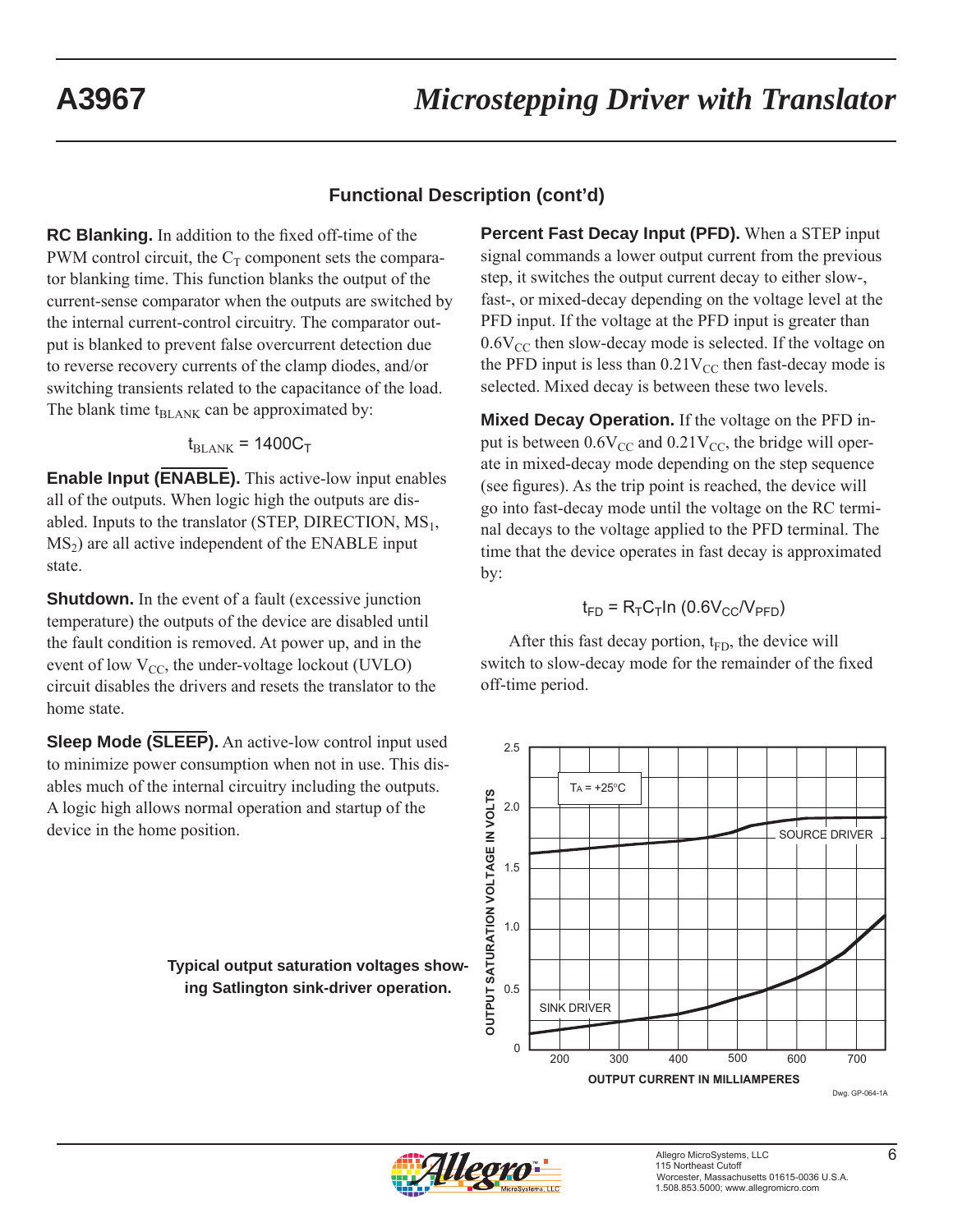# **A3967** *Microstepping Driver with Translator*

**Timing Requirements**  $(T_A = +25^{\circ}C, V_{CC} = 5 V,$  Logic Levels are  $V_{CC}$  and Ground)



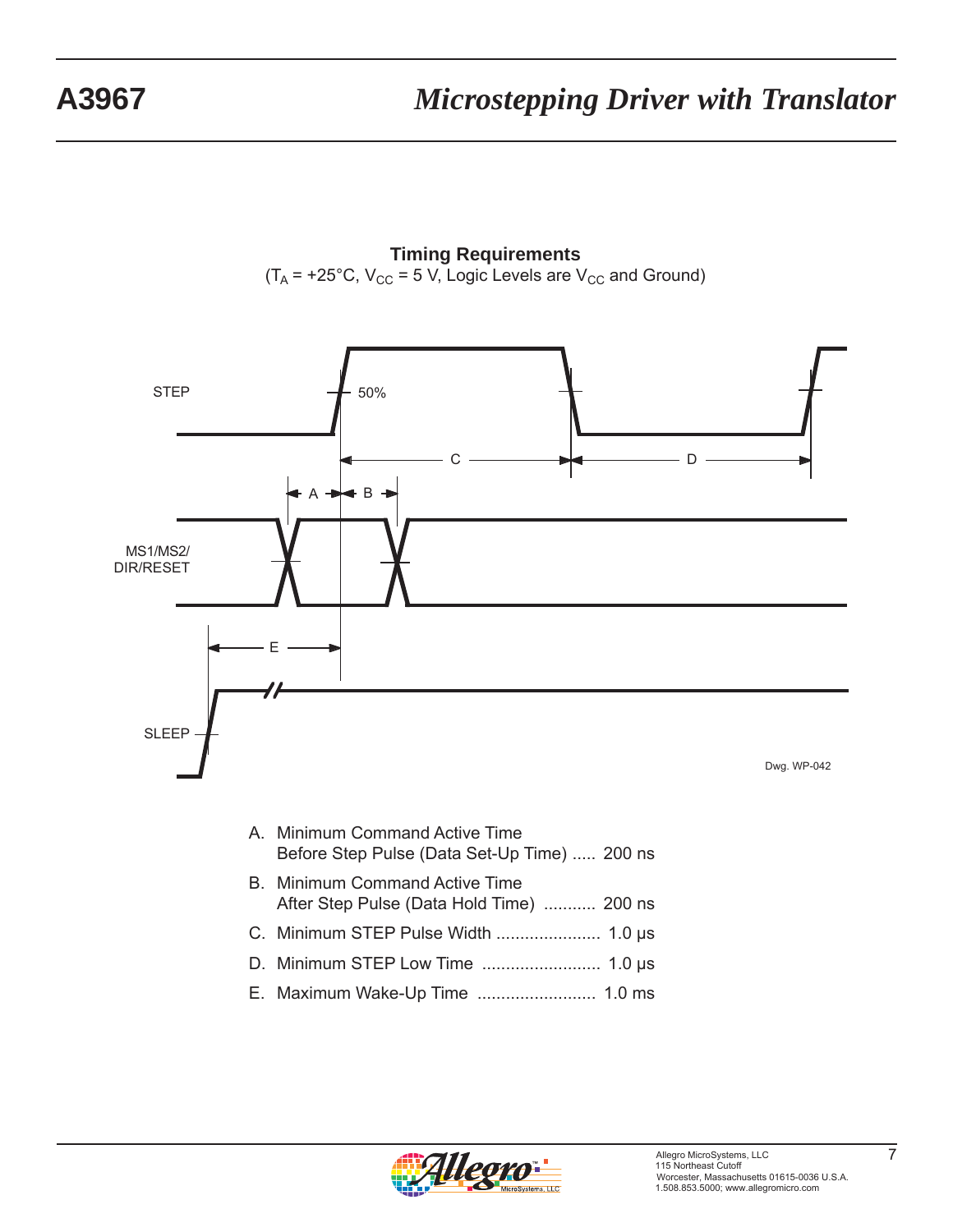## **Applications Information**

**Layout.** The printed wiring board should use a heavy ground plane.

 For optimum electrical and thermal performance, the driver should be soldered directly onto the board.

The load supply terminal,  $V_{BB}$ , should be decoupled with an electrolytic capacitor  $(>= 47 \mu$ F is recommended) placed as close to the device as possible.

To avoid problems due to capacitive coupling of the high dv/dt switching transients, route the bridge-output traces away from the sensitive logic-input traces. Always drive the logic inputs with a low source impedance to increase noise immunity.

**Grounding.** A star ground system located close to the driver is recommended.

The 24-lead SOIC has the analog ground and the power ground internally bonded to the power tabs of the package (leads 6, 7, 18, and 19).

**Current Sensing.** To minimize inaccuracies caused by ground-trace IR drops in sensing the output current level, the current-sense resistor  $(R<sub>S</sub>)$  should have an independent ground return to the star ground of the device. This path should be as short as possible. For low-value sense resistors the IR drops in the printed wiring board sense resistor's traces can be significant and should be taken into account. The use of sockets should be avoided as they can introduce variation in  $R<sub>S</sub>$  due to their contact resistance.

Allegro MicroSystems recommends a value of  $R<sub>s</sub>$ given by

$$
R_S = 0.5/I_{TRIP}max
$$

**Thermal protection.** Circuitry turns off all drivers when the junction temperature reaches 165°C, typically. It is intended only to protect the device from failures due to excessive junction temperatures and should not imply that output short circuits are permitted. Thermal shutdown has a hysteresis of approximately 15°C.

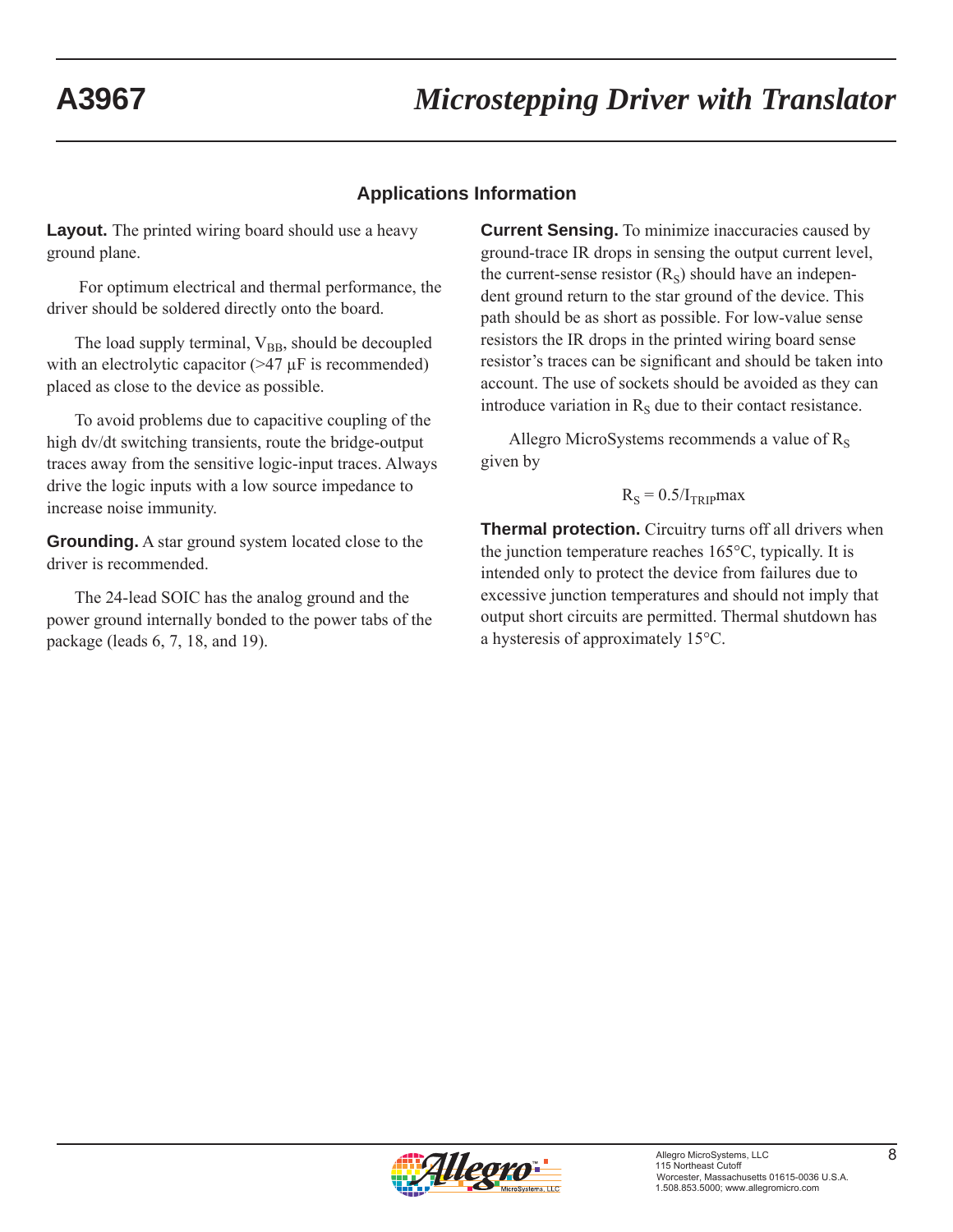| <b>Full Step</b> | <b>Half Step</b>          | $\frac{1}{4}$ Step | $\frac{1}{8}$ Step | <b>Phase 1 Current</b><br>$(\%I_{trip}$ max)<br>$(\%)$ | <b>Phase 2 Current</b><br>$(\%I_{trip}$ max)<br>(%) | <b>Step Angle</b><br>(°) |
|------------------|---------------------------|--------------------|--------------------|--------------------------------------------------------|-----------------------------------------------------|--------------------------|
|                  | $\mathbf{1}$              | $\mathbf{1}$       | $\mathbf{1}$       | 100.00                                                 | 0.00                                                | 0.0                      |
|                  |                           |                    | $\overline{2}$     | 98.08                                                  | 19.51                                               | 11.3                     |
|                  |                           | $\boldsymbol{2}$   | 3                  | 92.39                                                  | 38.27                                               | 22.5                     |
|                  |                           |                    | 4                  | 83.15                                                  | 55.56                                               | 33.8                     |
| $\mathbf 1$      | $\overline{2}$            | 3                  | 5                  | 70.71                                                  | 70.71                                               | 45.0                     |
|                  |                           |                    | $\,6$              | 55.56                                                  | 83.15                                               | 56.3                     |
|                  |                           | 4                  | $\overline{7}$     | 38.27                                                  | 92.39                                               | 67.5                     |
|                  |                           |                    | 8                  | 19.51                                                  | 98.08                                               | 78.8                     |
|                  | $\ensuremath{\mathsf{3}}$ | 5                  | 9                  | 0.00                                                   | 100.00                                              | 90.0                     |
|                  |                           |                    | 10                 | $-19.51$                                               | 98.08                                               | 101.3                    |
|                  |                           | 6                  | 11                 | $-38.27$                                               | 92.39                                               | 112.5                    |
|                  |                           |                    | 12                 | $-55.56$                                               | 83.15                                               | 123.8                    |
| $\overline{2}$   | $\overline{\mathbf{4}}$   | $\overline{7}$     | 13                 | $-70.71$                                               | 70.71                                               | 135.0                    |
|                  |                           |                    | 14                 | $-83.15$                                               | 55.56                                               | 146.3                    |
|                  |                           | 8                  | 15                 | $-92.39$                                               | 38.27                                               | 157.5                    |
|                  |                           |                    | 16                 | $-98.08$                                               | 19.51                                               | 168.8                    |
|                  | 5                         | $\boldsymbol{9}$   | 17                 | $-100.00$                                              | 0.00                                                | 180.0                    |
|                  |                           |                    | 18                 | $-98.08$                                               | $-19.51$                                            | 191.3                    |
|                  |                           | 10                 | 19                 | $-92.39$                                               | $-38.27$                                            | 202.5                    |
|                  |                           |                    | 20                 | $-83.15$                                               | $-55.56$                                            | 213.8                    |
| 3                | $\,6$                     | 11                 | 21                 | $-70.71$                                               | $-70.71$                                            | 225.0                    |
|                  |                           |                    | 22                 | $-55.56$                                               | $-83.15$                                            | 236.3                    |
|                  |                           | 12                 | 23                 | $-38.27$                                               | $-92.39$                                            | 247.5                    |
|                  |                           |                    | 24                 | $-19.51$                                               | $-98.08$                                            | 258.8                    |
|                  | $\overline{7}$            | 13                 | 25                 | 0.00                                                   | $-100.00$                                           | 270.0                    |
|                  |                           |                    | 26                 | 19.51                                                  | $-98.08$                                            | 281.3                    |
|                  |                           | 14                 | 27                 | 38.27                                                  | $-92.39$                                            | 292.5                    |
|                  |                           |                    | 28                 | 55.56                                                  | $-83.15$                                            | 303.8                    |
| 4                | $\,8\,$                   | 15                 | 29                 | 70.71                                                  | $-70.71$                                            | 315.0                    |
|                  |                           |                    | 30                 | 83.15                                                  | $-55.56$                                            | 326.3                    |
|                  |                           | 16                 | 31                 | 92.39                                                  | $-38.27$                                            | 337.5                    |
|                  |                           |                    | 32                 | 98.08                                                  | $-19.51$                                            | 348.8                    |

**Table 2. Step Step Apple DI** 

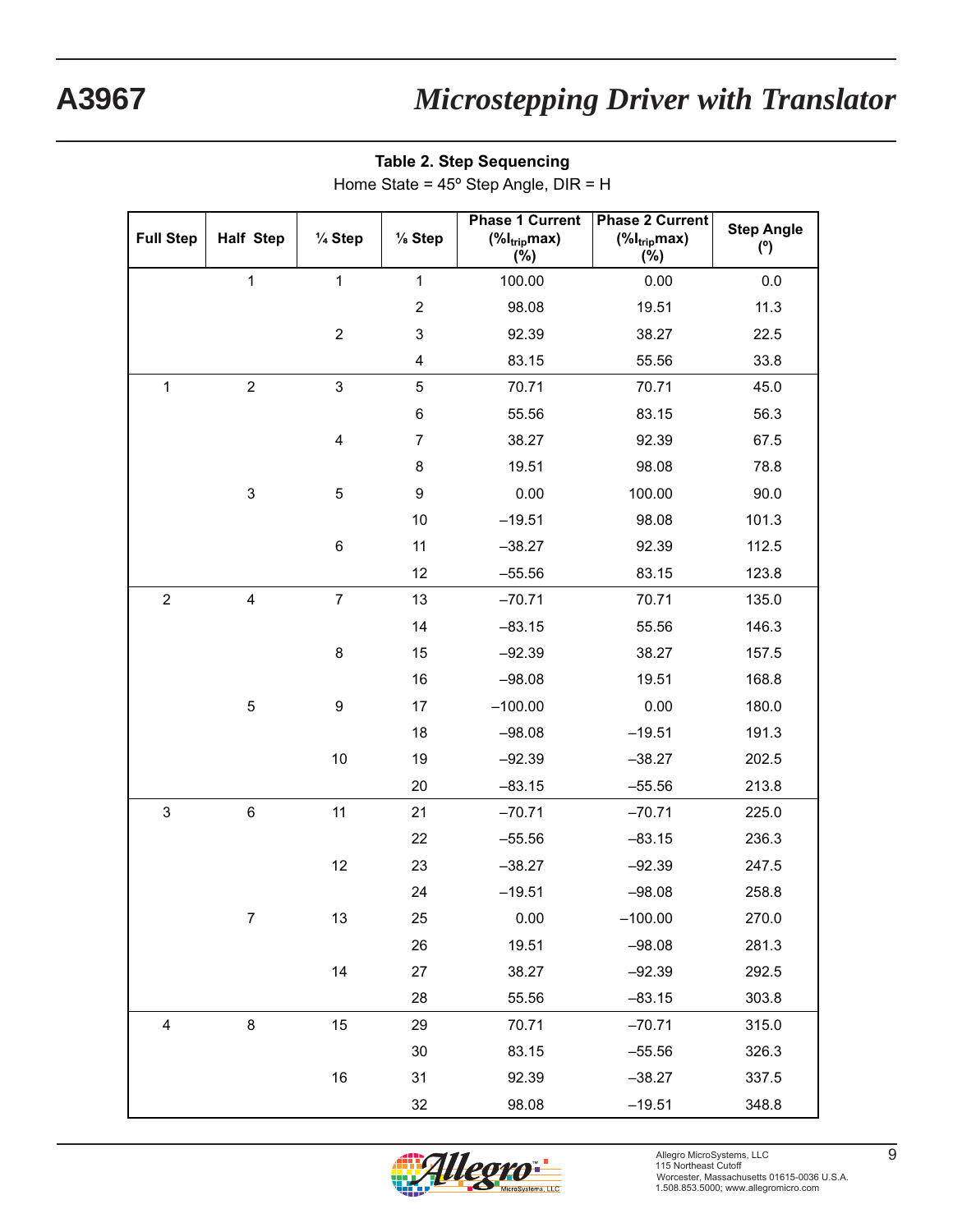**Full Step Operation**  $MS_1 = MS_2 = L$ , DIR = H



The vector addition of the output currents at any step is 100%.

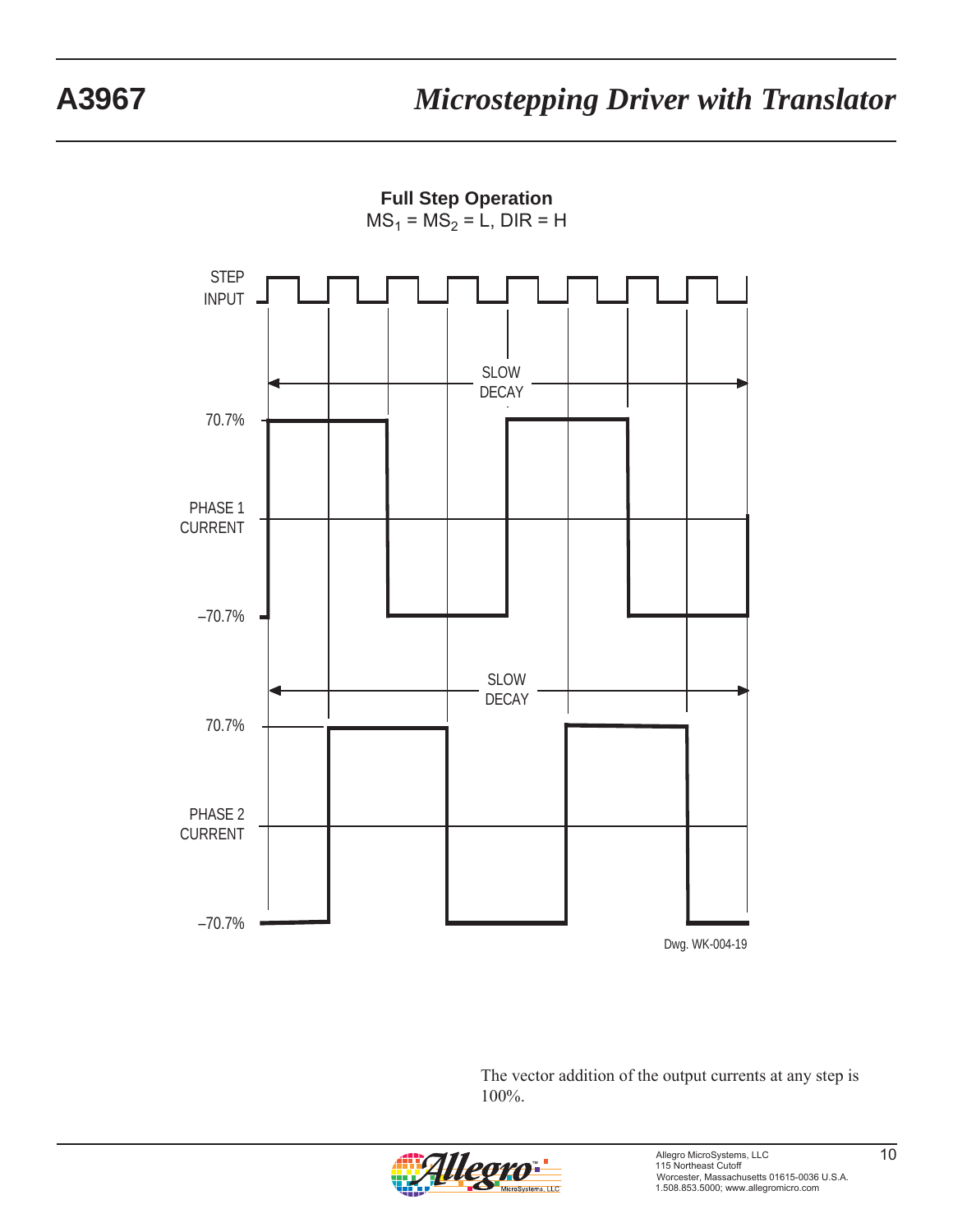

The mixed-decay mode is controlled by the percent fast decay voltage  $(V_{\text{PFD}})$ . If the voltage at the PFD input is greater than  $0.6V_{CC}$  then slow-decay mode is selected. If the voltage on the PFD input is less than  $0.21V_{CC}$  then fast-decay mode is selected. Mixed decay is between these two levels.

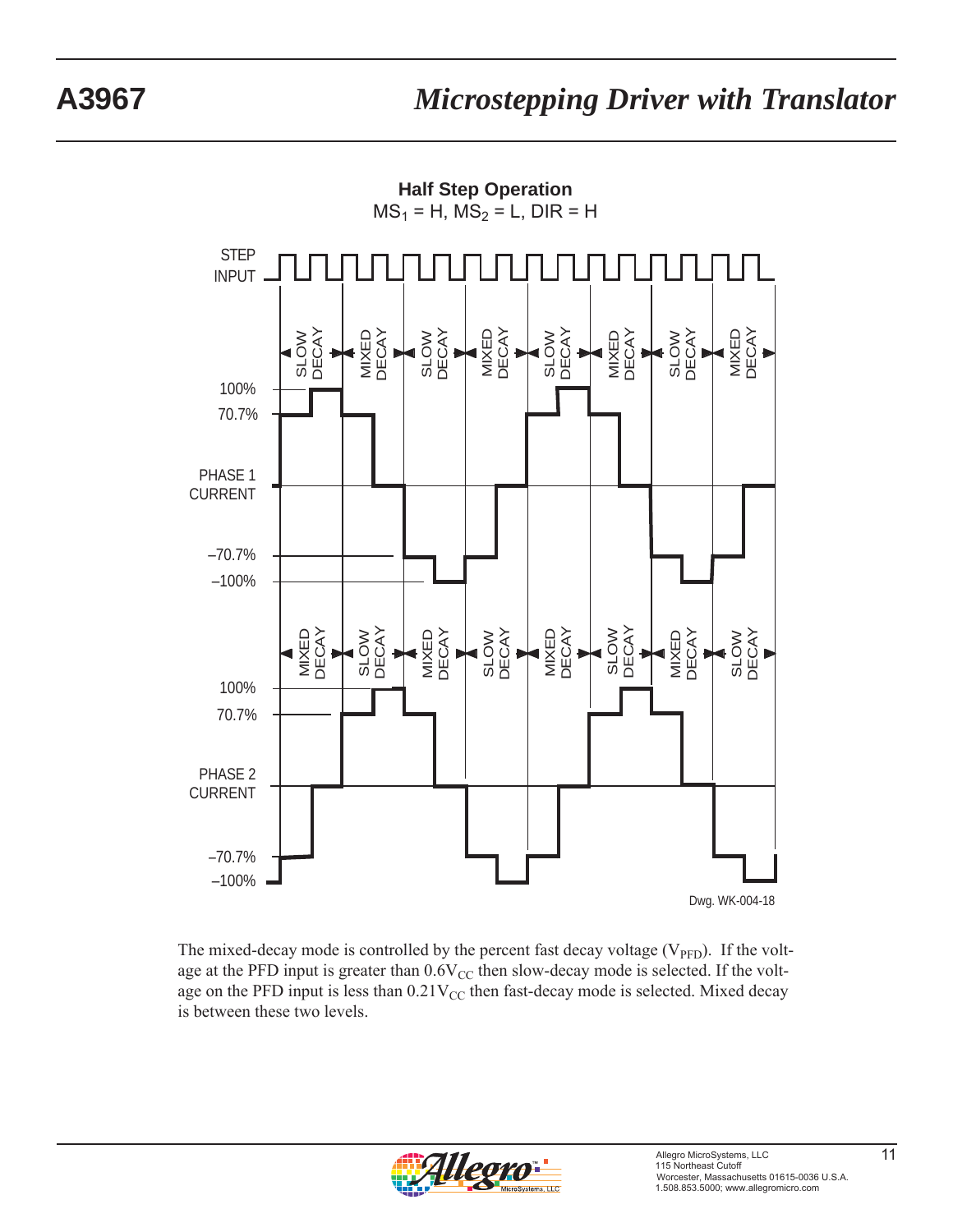**Quarter Step Operation**  $MS_1 = L$ ,  $MS_2 = H$ , DIR = H



The mixed-decay mode is controlled by the percent fast decay voltage  $(V_{\text{PFD}})$ . If the voltage at the PFD input is greater than  $0.6V_{CC}$  then slow-decay mode is selected. If the voltage on the PFD input is less than  $0.21V_{CC}$  then fast-decay mode is selected. Mixed decay is between these two levels.

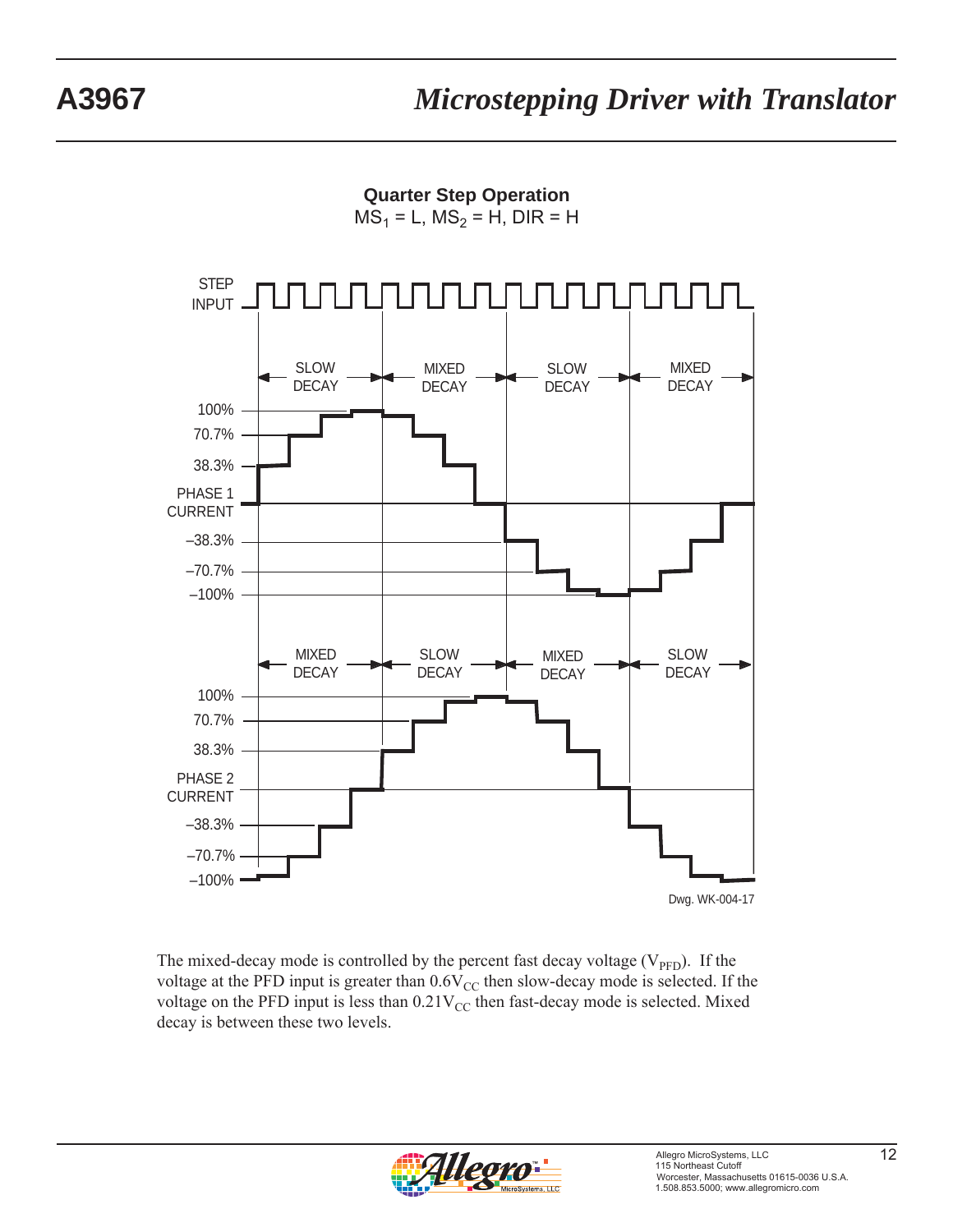**8 Microstep/Step Operation**  $MS_1 = MS_2 = H$ , DIR = H



The mixed-decay mode is controlled by the percent fast decay voltage  $(V_{\text{PFD}})$ . If the voltage at the PFD input is greater than  $0.6V_{CC}$  then slow-decay mode is selected. If the voltage on the PFD input is less than  $0.21V_{CC}$  then fast-decay mode is selected. Mixed decay is between these two levels.

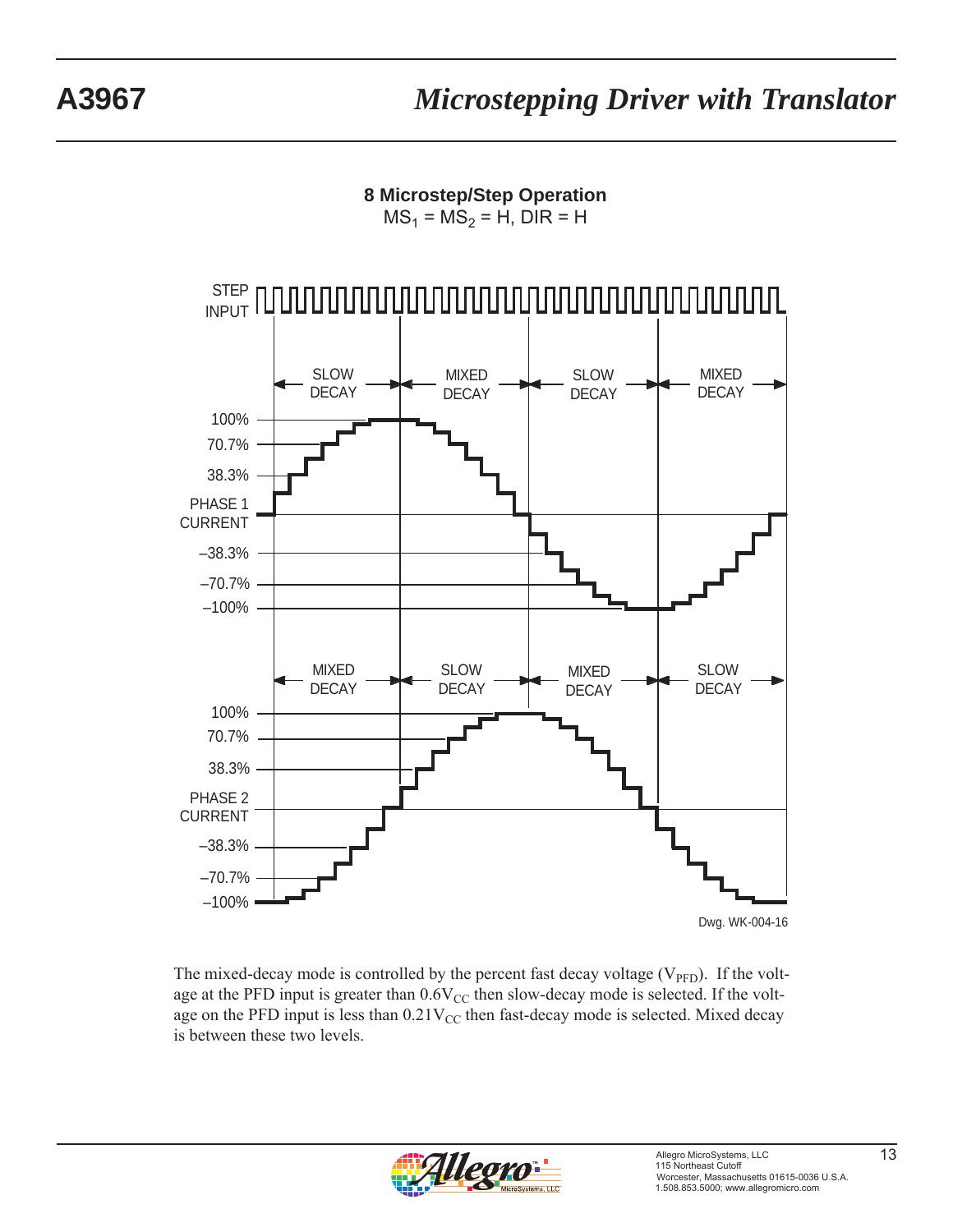# **A3967** *Microstepping Driver with Translator*

# **Pin-out Diagram**



### **Terminal List**

| <b>Terminal</b><br><b>Name</b> | <b>Terminal Description</b>               | <b>Terminal</b><br><b>Number</b> |
|--------------------------------|-------------------------------------------|----------------------------------|
| <b>REF</b>                     | Gm reference input                        | 1                                |
| RC <sub>2</sub>                | Analog input for fixed offtime - bridge 2 | $\overline{2}$                   |
| <b>SLEEP</b>                   | Logic input                               | 3                                |
| OUT <sub>2B</sub>              | H bridge 2 output B                       | $\overline{4}$                   |
| <b>LOAD SUPPLY2</b>            | VBB2, the load supply for bridge 2        | 5                                |
| <b>GND</b>                     | Analog and power ground                   | 6, 7                             |
| SENSE <sub>2</sub>             | Sense resistor for bridge 2               | 8                                |
| OUT2A                          | H bridge 2 output A                       | 9                                |
| <b>STEP</b>                    | Logic input                               | 10                               |
| <b>DIR</b>                     | Logic Input                               | 11                               |
| MS <sub>1</sub>                | Logic input                               | 12                               |
| MS <sub>2</sub>                | Logic input                               | 13                               |
| <b>LOGIC SUPPLY</b>            | VCC, the logic supply voltage             | 14                               |
| <b>ENABLE</b>                  | Logic input                               | 15                               |
| OUT <sub>1</sub> A             | H bridge 1 output A                       | 16                               |
| SENSE <sub>1</sub>             | Sense resistor for bridge 1               | 17                               |
| <b>GND</b>                     | Analog and power ground                   | 18, 19                           |
| <b>LOAD SUPPLY1</b>            | VBB1, the load supply for bridge 1        | 20                               |
| OUT <sub>1B</sub>              | H bridge 1 output B                       | 21                               |
| <b>RESET</b>                   | Logic input                               | 22                               |
| RC <sub>1</sub>                | Analog Input for fixed offtime - bridge 1 | 23                               |
| <b>PFD</b>                     | Mixed decay setting                       | 24                               |